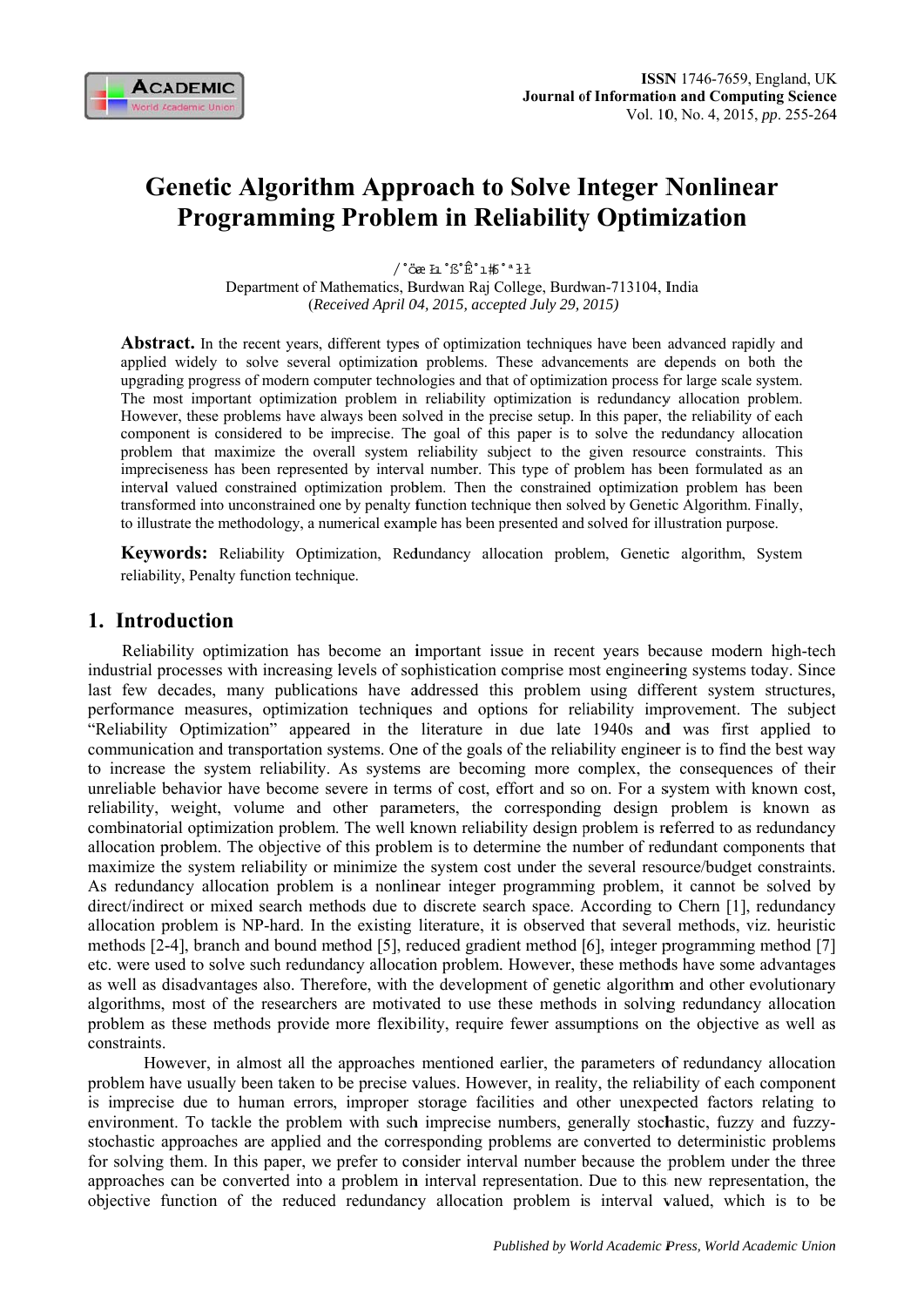maximized under given constraint. In the recent years, a number of works has been reported in the literature considering the parameters of the problem as interval valued. In this paper, we have considered redundancy allocation problem of series system with four subsystems. Each subsystem is connected in parallel with identical components. The reliability of each component is considered to be interval number. Then the corresponding problem has been formulated as an interval valued constrained optimization problem. Then the constrained optimization problem has been transformed into unconstrained one by Big-M penalty function technique then solved by Genetic Algorithm and Interval order relations developed by Sahoo et al. [8]. Finally, to illustrate the methodology, a numerical example has been solved and the computed results have been presented.

## **2. Assumptions and Notations**

A redundancy allocation problem is formulated under the following assumptions and notations.

## **2.1. Assumptions:**

- (i) Reliability of each component is imprecise and interval valued.
- (ii) Failures of components are mutually statistically independent.
- (iii)The components as well as the system have two different states, viz. operating state and failure state.

## **2.2. Notations:**

| n                          | the number of subsystems                                                 |
|----------------------------|--------------------------------------------------------------------------|
| $\mathcal{X}$              | $(x_1, x_2, , x_n)$                                                      |
| $x_i$                      | the number of components in <i>j</i> -th subsystem, arranged in parallel |
| $r_i$                      | The reliability j-th Component                                           |
| $R_{s}$                    | The system reliability                                                   |
| $r_i = [r_{iL}, r_{iR}]$   | Interval valued reliability of <i>j</i> -th component                    |
| $[R_{\rm SI}, R_{\rm SR}]$ | Interval valued system reliability                                       |
| $l_i, u_i$                 | lower and upper bounds of $x_i$                                          |
| $g_i$                      | The $i-th$ constraint function                                           |
| $b_i$                      | The upper limit on the $i-th$ resource                                   |
| U(.)                       | Uniform distribution                                                     |
| Ω                          | Feasible region                                                          |
| FS                         | <b>Feasible Solution</b>                                                 |
| <b>NFS</b>                 | Nonfeasible Solution                                                     |

## **3. Mathematical formulation of the Problem**

Let us consider a redundancy allocation problem of series system. Each subsystem is connected in parallel with identical components. Our objective is to maximize the overall system reliability subject to the given resource constraints. This can be done by finding the number of redundant components in each subsystem.

The general form of the redundancy allocation problem is as follows:

Maximize 
$$
R_S = \prod_{j=1}^{n} \left[ 1 - \left( 1 - r_j \right)^{x_j} \right]
$$
 (1)

subject to  $g_i(x) \leq b_i$ ,  $i = 1, 2, \dots, m$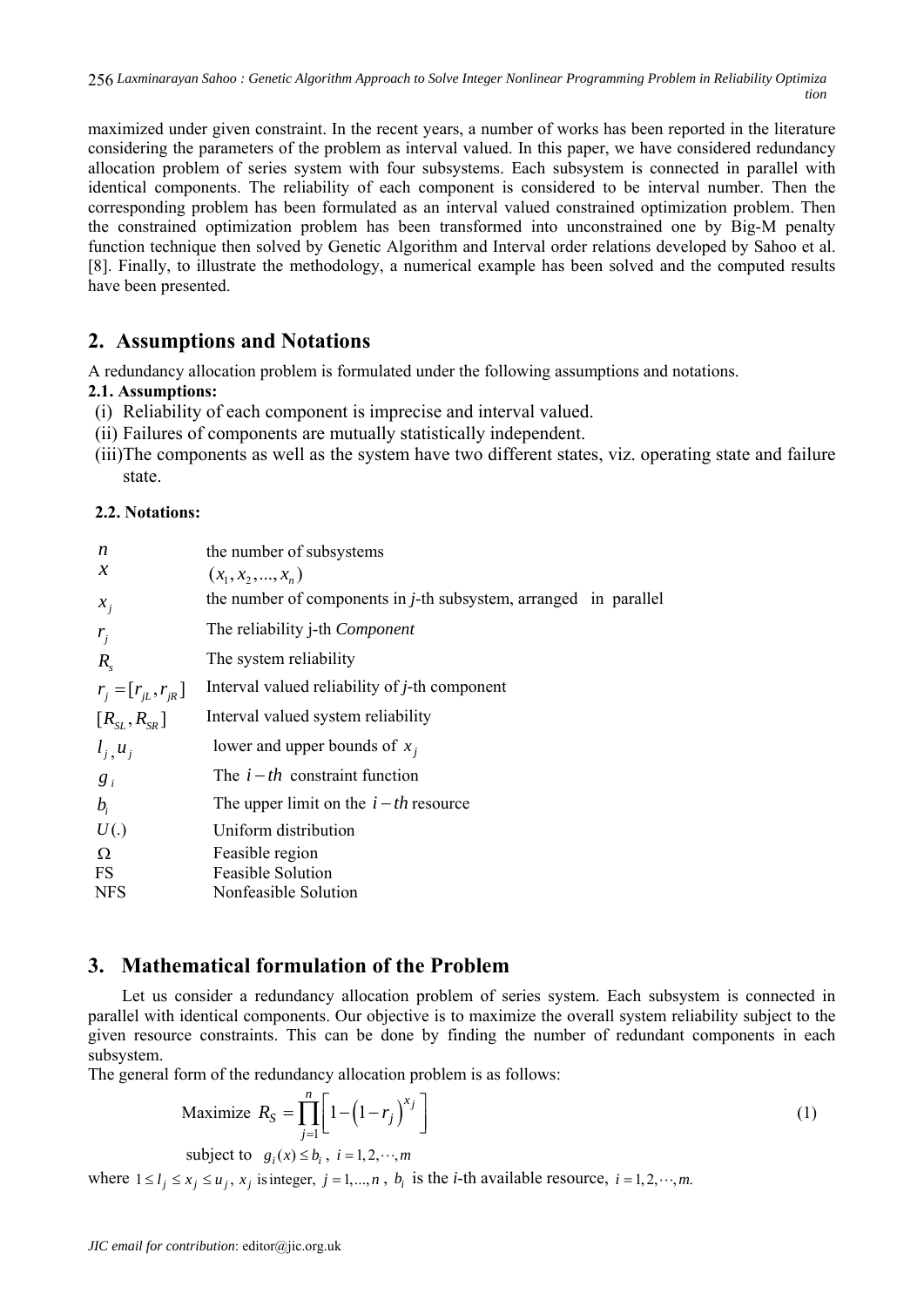When reliability of each components are interval numbers i.e.,  $r_i = [r_{iL}, r_{iR}]$  then the problem (3.1) reduces to

Maximize 
$$
[R_{SL}, R_{SR}] = \prod_{j=1}^{n} \left[ 1 - \left( 1 - [r_{jL}, r_{jR}] \right)^{x_j} \right]
$$
 (2)

subject to  $g_i(x) \leq b_i$ ,  $i = 1, 2, \dots, m$ 

where  $1 \leq l_j \leq x_j \leq u_j$ ,  $x_j$  is integer,  $j = 1,...,n$ ,  $b_i$  is the *i*-th available resource,  $i = 1, 2, \dots, m$ .

In Problem (2), reliability of each component is interval valued. For solving such type of problems, interval mathematics and interval ranking play an essential role.

## **4. Finite Interval Mathematics**

An interval number *A* is a closed interval denoted by  $A = [a_L, a_R]$  and is defined by  $A = [a_L, a_R] = \{x : a_L \le x \le a_R, x \in \mathbb{R}\}$ , where  $a_L$  and  $a_R$  are the left and right limits respectively and  $\mathbb{R}$  is the set of all real numbers. An interval *A* can also be expressed in terms of centre and radius as  $A = \langle a_c, a_w \rangle$  $=\{x : a_c - a_w \le x \le a_c + a_w, x \in \Box\}$ , where  $a_c$  and  $a_w$  be the centre and radius of the interval *A* respectively i.e.,  $a_c = (a_L + a_R)/2$  and  $a_w = (a_R - a_L)/2$ . Actually, every real number can be treated as an interval, such as for all  $x \in \Box$ , x can be written as an interval  $[x, x]$  having zero width.

#### **4.1 Arithmetic of interval numbers**

Here, we shall give the concise definitions of arithmetical operations like addition, subtraction, multiplication, and division of interval numbers.

**Interval addition:** Let  $A = [a_L, a_R] = \langle a_c, a_w \rangle$  and  $B = [b_L, b_R] = \langle b_c, b_w \rangle$  be two intervals. Then the addition of two intervals *A*and *B* is given by

- $\bullet$   $A + B = [a_L, a_R] + [b_L, b_R] = [a_L + b_L, a_R + b_R]$
- or  $A + B = \langle a_c, a_w \rangle + \langle b_c, b_w \rangle = \langle a_c + b_c, a_w + b_w \rangle$

**Interval subtraction:** The subtraction of two intervals  $A = [a_L, a_R] = \langle a_c, a_w \rangle$  and  $B = [b_L, b_R] = \langle b_c, b_w \rangle$  is given by

$$
A - B = [a_L, a_R] - [b_L, b_R] = [a_L - b_R, a_R - b_L]
$$
  
or 
$$
A - B = \langle a_c, a_w \rangle - \langle b_c, b_w \rangle = \langle a_c, a_w \rangle + \langle -b_c, b_w \rangle = \langle a_c - b_c, a_w + b_w \rangle
$$

**Scalar multiplication of an interval number:** The multiplication of an interval  $A = [a_L, a_R] = \langle a_c, a_w \rangle$  by a

real number  $\lambda$  is defined by  $\lambda A = \begin{cases} [\lambda a_L, \lambda a_R] & \text{for } \lambda \ge 0, \\ 0, & \lambda \ge 0, \end{cases}$  $[\lambda a_R, \lambda a_L]$  for  $\lambda < 0$ ,  $_L$ ,  $\mu$ <sub>R</sub>  $_R$ ,  $\mu u_L$  $a_L$ ,  $\lambda a$ *A*  $a_R$ ,  $\lambda a$  $\lambda a_{L}$ ,  $\lambda a_{R}$  for  $\lambda$  $\lambda$  .  $=\begin{cases} [\lambda a_L, \lambda a_R] & \text{for } \lambda \geq \\ [\lambda a_R, \lambda a_L] & \text{for } \lambda < \lambda \end{cases}$  $\left[\lambda a_R, \lambda a_L\right]$  for  $\lambda < 0$ ,

or  $\lambda A = \lambda \langle a_c, a_w \rangle = \langle \lambda a_c, |\lambda| a_w \rangle$ 

**Product of two interval numbers:** 

The product of two different intervals  $A = [a_L, a_R]$  and  $B = [b_L, b_R]$  is defined by  $A \times B = [\min(a_L b_L, a_L b_R, a_R b_L, a_R b_R), \max(a_L b_L, a_L b_R, a_R b_L, a_R b_R)].$ 

**Division of two interval numbers:** The division of the interval  $B = [b_L, b_R]$  by the interval  $A = [a_L, a_R]$  is defined as  $\frac{B}{A} = B \times \frac{1}{A} = [b_L, b_R] \times [\frac{1}{A}, \frac{1}{A}]$ , provided  $0 \notin [a_L, a_R]$  $\frac{B}{A} = B \times \frac{1}{A} = [b_L, b_R] \times [\frac{1}{A}, \frac{1}{B}],$  provided  $0 \notin [a_L, a_R]$  $A \begin{bmatrix} A & A & C & D & R & C \\ C & D & R & C & C \\ D & R & C & C & D \end{bmatrix}$  $B \times \frac{1}{a} = [b_I, b_R] \times [\frac{1}{a_1}, \frac{1}{a_2}]$ , provided  $0 \notin [a_I, a_R]$ .

The above definitions are given in the books written by Moore [9] and Hansen and Walster [10].

*R*  $\mu_L$ 

#### **4.2 Interval Order Relations**

For finding the optimum solution in solving the optimization problems with interval valued objectives, we need to define the order relations of interval numbers.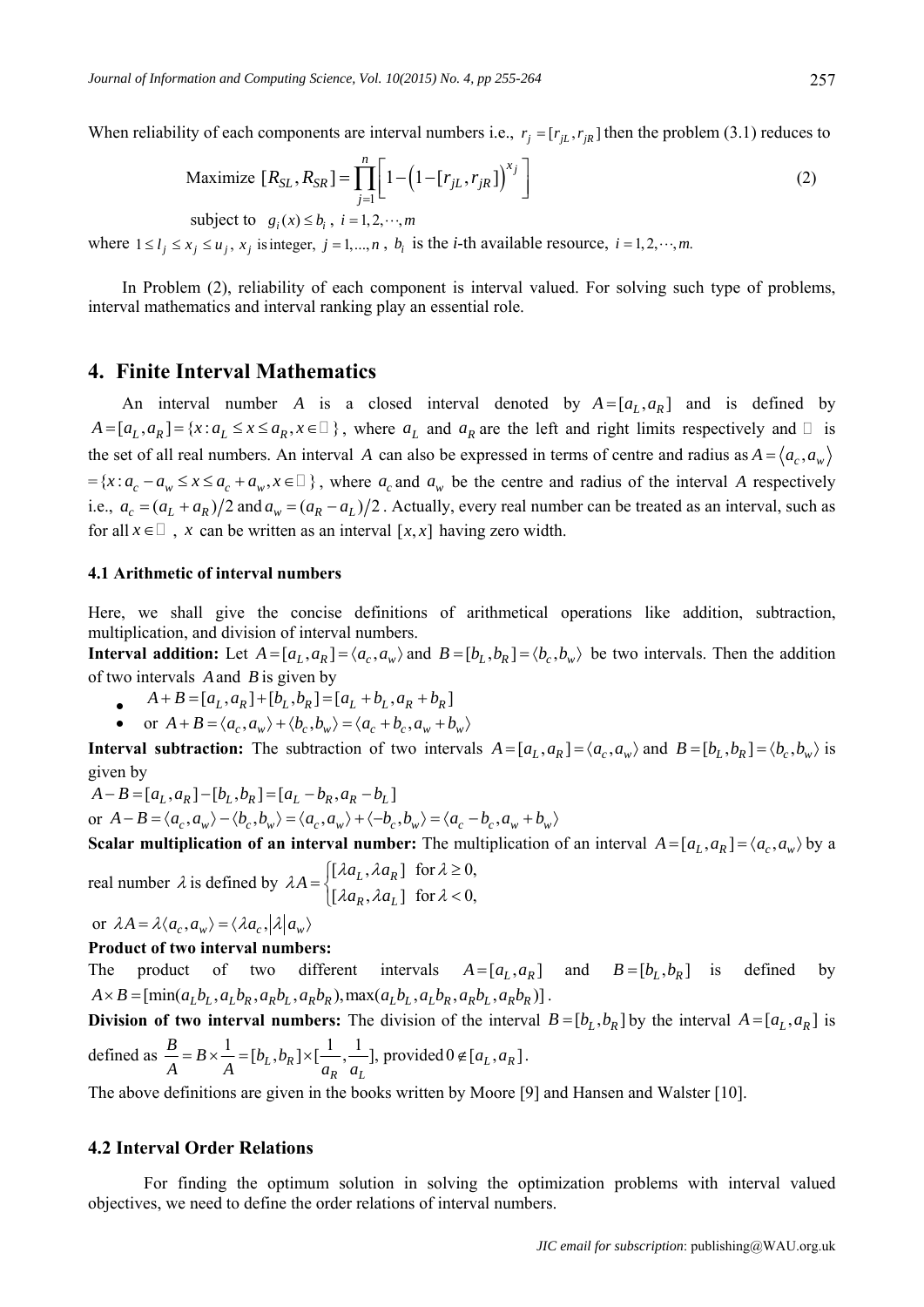Let  $A = [a_L, a_R]$  and  $B = [b_L, b_R]$  be two unequal intervals. Then these two intervals may be one of the following types:

Type-1: Two intervals are disjoint [see Fig. 1].

Type-2: Two intervals are partially overlapping [see Fig. 2].

Type-3: One of the intervals contains the other one [see Fig. 3].



Fig. 1. Type-1 intervals



Fig. 2. Type-2 intervals



## Fig. 3. Type-3 intervals

It is to be noted that both the intervals  $A = [a_L, a_R]$  and  $B = [b_L, b_R]$  will be equal in case of fully overlapping intervals, i.e.,  $A = B$  iff  $a_L = b_L$  and  $a_R = b_R$ .

Over the last few decades, several definitions have been proposed for finding the interval order relations. Recently, Mahato and Bhunia [11] defined order relations for optimization problems with interval objectives. They defined order relations with respect to optimistic and pessimistic decision-makers. But in their definitions of pessimistic decision-making of Type-3 intervals, it is observed that sometimes optimistic decisions are to be taken. To overcome this situation, Sahoo et al. [8] proposed two new definitions of order relations irrespective of optimistic as well as pessimistic decision-makers for addressing maximization and minimization problems separately.

## **Definition 1:**

The order relation  $>_{\text{max}}$  between the intervals  $A = [a_L, a_R] = \langle a_c, a_w \rangle$  and  $B = [b_L, b_R] = \langle b_c, b_w \rangle$ , then for maximization problems

(i)  $A >_{\text{max}} B \Leftrightarrow a_c > b_c$  for Type-1 and Type-2 intervals and

(ii)  $A >_{\text{max}} B \Leftrightarrow$  either  $a_c \ge b_c \wedge a_w < b_w$  or  $a_c \ge b_c \wedge a_R > b_R$  for Type-3 intervals.

According to this definition, the interval A is accepted for maximization case. Clearly, this order relation  $>_{\text{max}}$  is reflexive and transitive but not symmetric.

## **Definition 2:**

The order relation  $\lt_{\min}$  between the intervals  $A = [a_L, a_R] = \langle a_C, a_w \rangle$  and  $B = [b_L, b_R] = \langle b_C, b_w \rangle$ , then for minimization problems

(i)  $A \leq_{\text{min}} B \Leftrightarrow a_c \leq b_c$  for Type-1 and Type-2 intervals and

(ii)  $A \leq_{\min} B \Leftrightarrow$  either  $a_c \leq b_c \wedge a_w < b_w$  or  $a_c \leq b_c \wedge a_l < b_l$  for Type-3 intervals.

According to this definition, the interval A is accepted for minimization case. Clearly, the order relation  $\lt_{\min}$ is reflexive and transitive but not symmetric.

Given this back drop we reduce  $(2)$  as follows: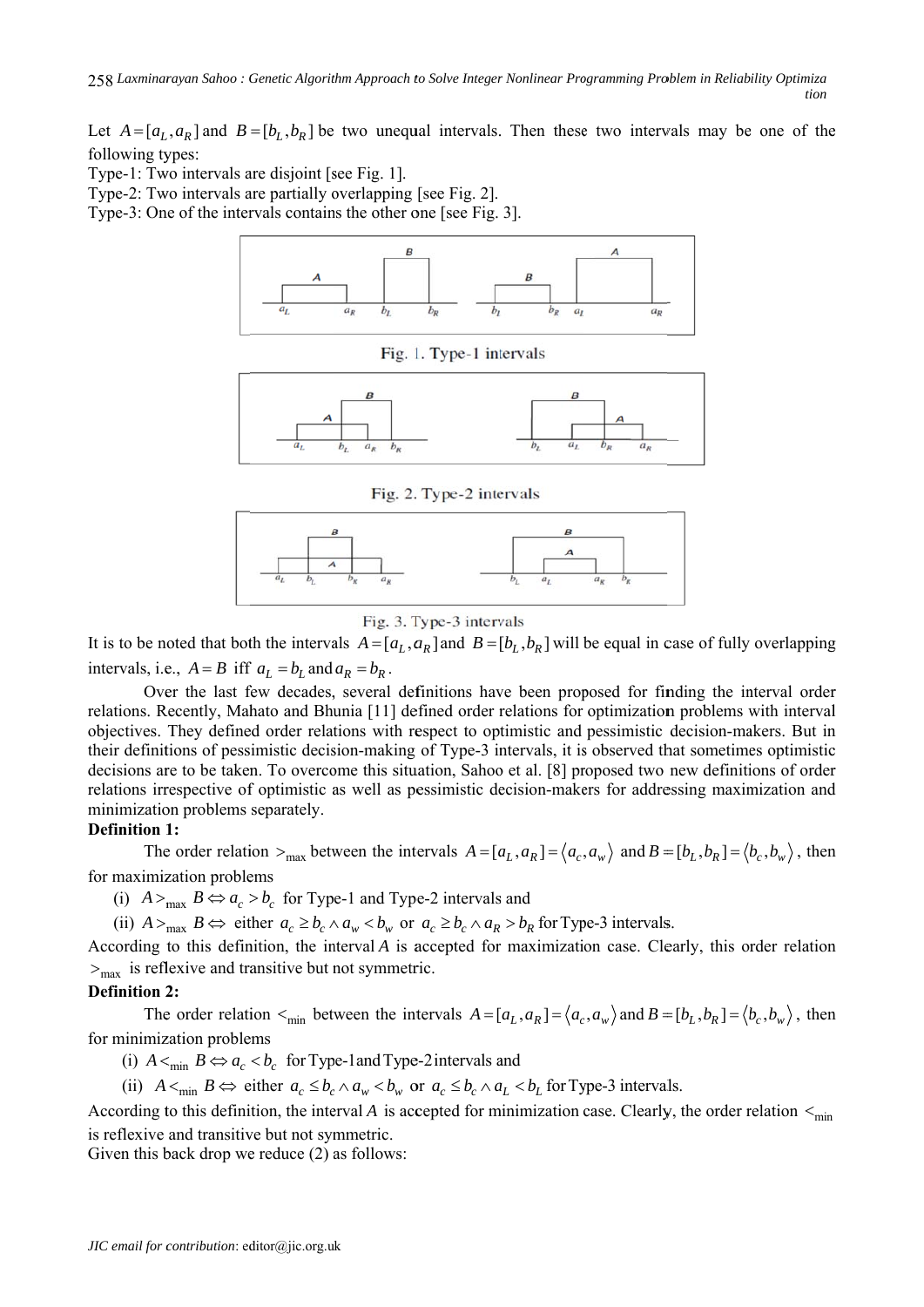Maximize 
$$
[R_{SL}, R_{SR}] = \prod_{j=1}^{n} \left[ 1 - \left(1 - r_{jL}\right)^{x_j}, 1 - \left(1 - r_{jR}\right)^{x_j}\right]
$$
 (3)

subject to 
$$
g_i(x) \leq b_i
$$
,  $i = 1, 2, \dots, m$ 

where  $1 \leq l_i \leq x_j \leq u_i$ ,  $x_i$  is integer,  $j = 1,...,n$ ,  $b_i$  is the *i*-th available resource,  $i = 1, 2, \dots, m$ .

Clearly the problem (3) is an interval valued constrained optimization problem. To solve this optimization problem, we propose to consider heuristic methods. One such method of importance and wide scope is Genetic Algorithm.

## **5. Genetic Algorithm based Constraints handling technique**

The problem (3) is an interval valued constrained optimization problem. In the application of Genetic algorithm for solving the problems with interval objectives, there arises an important questions for handling the constraints. During the past, several techniques have been addressed to deal with the constraints in genetic algorithms for solving problems with a non-interval/ fixed objectives. Here, we have to solve the constrained optimization problem by using penalty function technique. In this technique, the given constrained optimization problem is converted to an unconstrained optimization problem in which the reduced objective function involves objective function and a penalty for violating the constraints. In this work we have used Big-M penalty [12].

The form of Big-M penalty is as follows:

For the constrained optimization problem (3)

Maximize 
$$
[R_{SL}, R_{SR}] = \prod_{j=1}^{n} \left[ 1 - \left(1 - r_{jL}\right)^{x_j}, 1 - \left(1 - r_{jR}\right)^{x_j}\right]
$$
 (4)

subject to  $g_i(x) \leq b_i$ ,  $i = 1, 2, \dots, m$ 

where  $1 \leq l_i \leq x_i \leq u_i$ ,  $x_i$  is integer,  $j = 1,...,n$ ,  $b_i$  is the *i*-th available resource,  $i = 1, 2, \dots, m$ .

The form of Big-M penalty is as follows:

$$
\text{Maximize} \left[\mathbf{\mathring{R}}_{SL}^{\mathcal{K}}(x), R_{SR}(x)\right] = \begin{cases} \left[R_{SL}(x), R_{SR}(x)\right] \text{ if } x \in \Omega\\ \left[-M, -M\right] & \text{if } x \notin \Omega \end{cases}
$$
 (5)

**where**  $\Omega = \{x : g_i(x) \le b_i, i = 1, 2, \dots, m \text{ and } 1 \le l_i \le x_i \le u_i, x_i \text{ integer}, j = 1, \dots, n\}$ 

## **6. Genetic Algorithm (GA)**

To solve the nonlinear optimization problem (5) with interval objective we have developed an advanced optimization technique, viz. Genetic Algorithm (GA) with interval valued fitness. The most fundamental idea of Genetic Algorithm [13] is to replicate the natural evolution process artificially in which populations undergo continuous changes through genetic operators, like crossover, mutation and selection. In particular, it is very useful for solving complicated optimization problems which cannot be solved easily by direct or gradient based mathematical techniques. It is very effective to handle large-scale, real-life, discrete and continuous optimization problems without making unrealistic assumptions and approximations. The algorithm for implementing GA is as follows:

#### **Algorithm**

- Step-1: Set population size  $(P_s)$ , crossover probability  $(P_c)$ , mutation probability  $(P_m)$ , maximum generation ( $M_{g}$ ) and bounds of the variables  $l_{i}$ ,  $u_{i}$  ( $i = 1,...,n$ ).
- Step-2:  $t = 0$   $t$  represents the number of current generation.
- Step-3: Initialize the chromosome of the population  $P(t)$   $P(t)$  represents the population at  $t$  th generation].
- Step-4: Evaluate the fitness function of each chromosome of  $P(t)$  considering the objective function as the fitness function.
- Step-5: Find the best chromosome from the population  $P(t)$ .
- Step-6: *t* is increased by unity.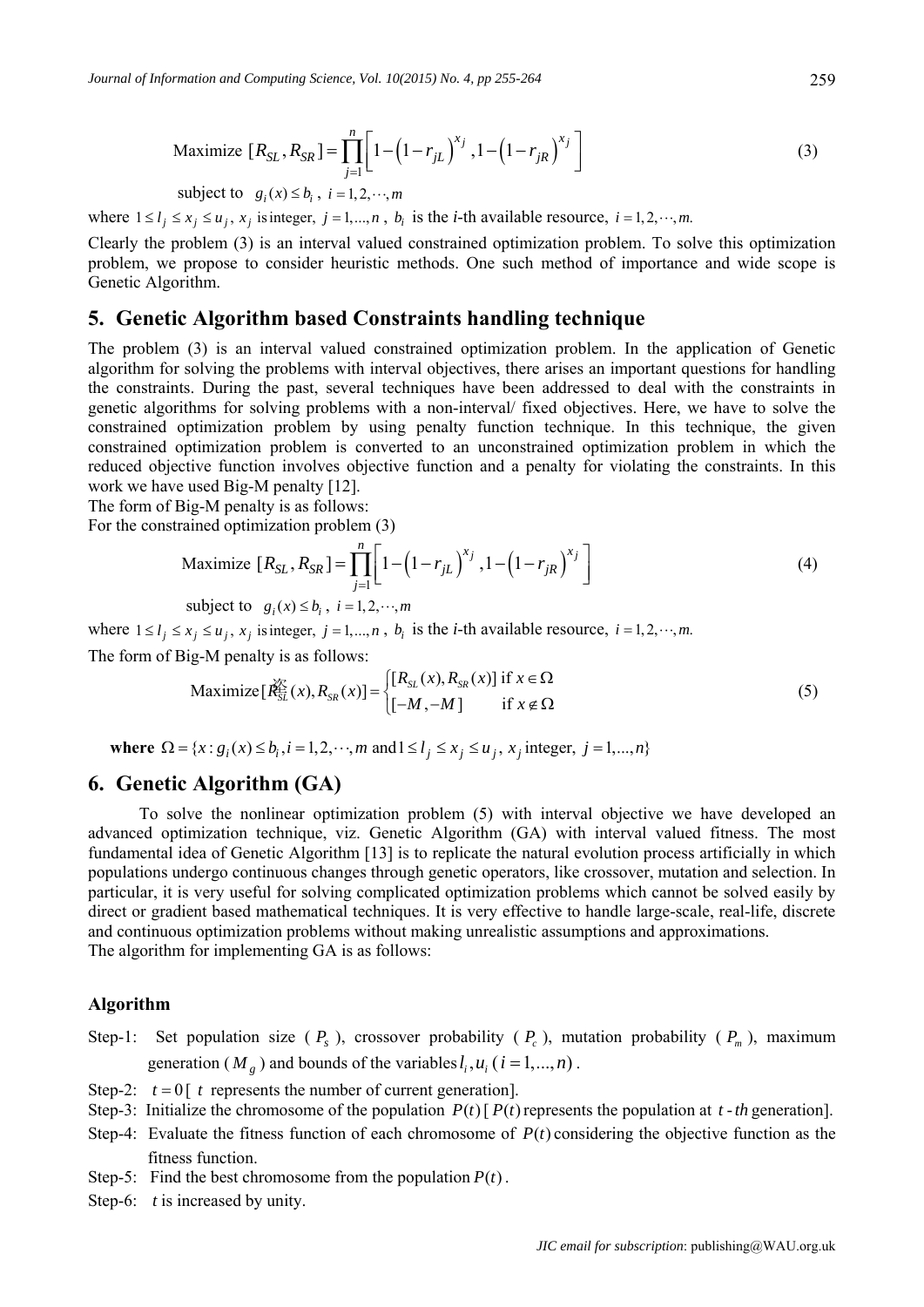Step-7: If the termination criterion is satisfied go to step-14, otherwise, go to next step.

Step-8: Select the population  $P(t)$  from the population  $P(t-1)$  of earlier generation by tournament selection process.

Step-9: Alter the population  $P(t)$  by crossover, mutation and elitism operators.

Step-10: Evaluate the fitness function value of each chromosome of  $P(t)$ .

Step-11: Find the best chromosome from  $P(t)$ .

Step-12: Compare the best chromosome of  $P(t)$  and  $P(t-1)$  and store better one.

Step-13: Go to step-6.

Step-14: Print the best chromosome (which is the solution of the optimization problem).

Step-15: End.

The following basic components have been considered to implement the genetic algorithm.

- (i) GA parameters ( $P_s$ ,  $P_c$ ,  $P_m$  and  $M_g$ )
- (ii) Chromosome representation
- (iii) Initialization of population
- (iv) Evaluation of fitness function
- (v) Selection process
- (vi) Genetic operators (crossover and mutation)

Here we shall discuss the main three important components of GA viz. selection process, crossover and mutation.

In GA, the selection operator plays an important role as it is the first operator applied to the population. The aim of this operator is to select the above average solutions and eliminate below average solutions from the entire population for the next generation under the well known principle "survival of the fittest". Here, we have used tournament selection process of size two with replacement as the selection operator considering the following assumptions:

- (i) When both the chromosomes are feasible then one with better fitness value is selected.
- (ii) When one chromosome is feasible and another is infeasible then the feasible one is selected.
- (iii) When both the chromosomes are infeasible with unequal constraints violation, then the chromosome with less constraints violation is selected.

(iv) When both the chromosomes are infeasible with equal constraints violation, then any one chromosome is selected.

After the selection, a crossover operator is applied to the resulting chromosomes which have survived. It operates on two or more parent chromosomes at a time and creates the offspring by recombining the feature of the parent solutions. In this work, we have used intermediate crossover.

The different steps of intermediate crossover operation are as follows:

Step-1: Find the integral value of  $\left| P_c * P_s \right|$  and store it in  $N_c$ .

Step-2: Select two parent chromosomes  $s_k^{(t)}$  and  $s_i^{(t)}$  randomly from the population.

Step-3: (a) Generate  $g = U(0, |s_{kj}^{(t)} - s_{ij}^{(t)}|)$  ,  $j = 1, 2, ..., n$ 

(b) Compute the components 
$$
\overline{s}_{kj}^{(t)} = \begin{cases} \overline{s}_{kj}^{(t)} = s_{kj}^{(t)} - g & \text{if } s_{kj}^{(t)} > s_{ij}^{(t)} \\ \overline{s}_{kj}^{(t)} = s_{kj}^{(t)} + g & \text{otherwise} \end{cases}
$$
and 
$$
\overline{s}_{ij}^{(t)} = \begin{cases} s_{ij}^{(t)} + g & \text{if } s_{kj}^{(t)} > s_{ij}^{(t)} \\ s_{ij}^{(t)} - g & \text{otherwise} \end{cases}
$$

Step-4: Compute  $s_k^{(t+1)}$  = argument of best of {  $f(s_k^{(t)}), f(s_i^{(t)}), f(\overline{s}_k^{(t)}), f(\overline{s}_i^{(t)})$ } and  $s_i^{(t+1)}$  = argument of best of {  $f(s_k^{(t)}), f(s_i^{(t)}), f(\overline{s_k}^{(t)}), f(\overline{s_i}^{(t)})$ }

Step-5: Repeat Step-2 and Step-4 for  $\frac{1}{2}$  $\frac{N_c}{I}$  times.

The aim of the mutation operation is to introduce the random variations into the population used to prevent the search process from converging to the local optima. Sometimes, it helps to regain the information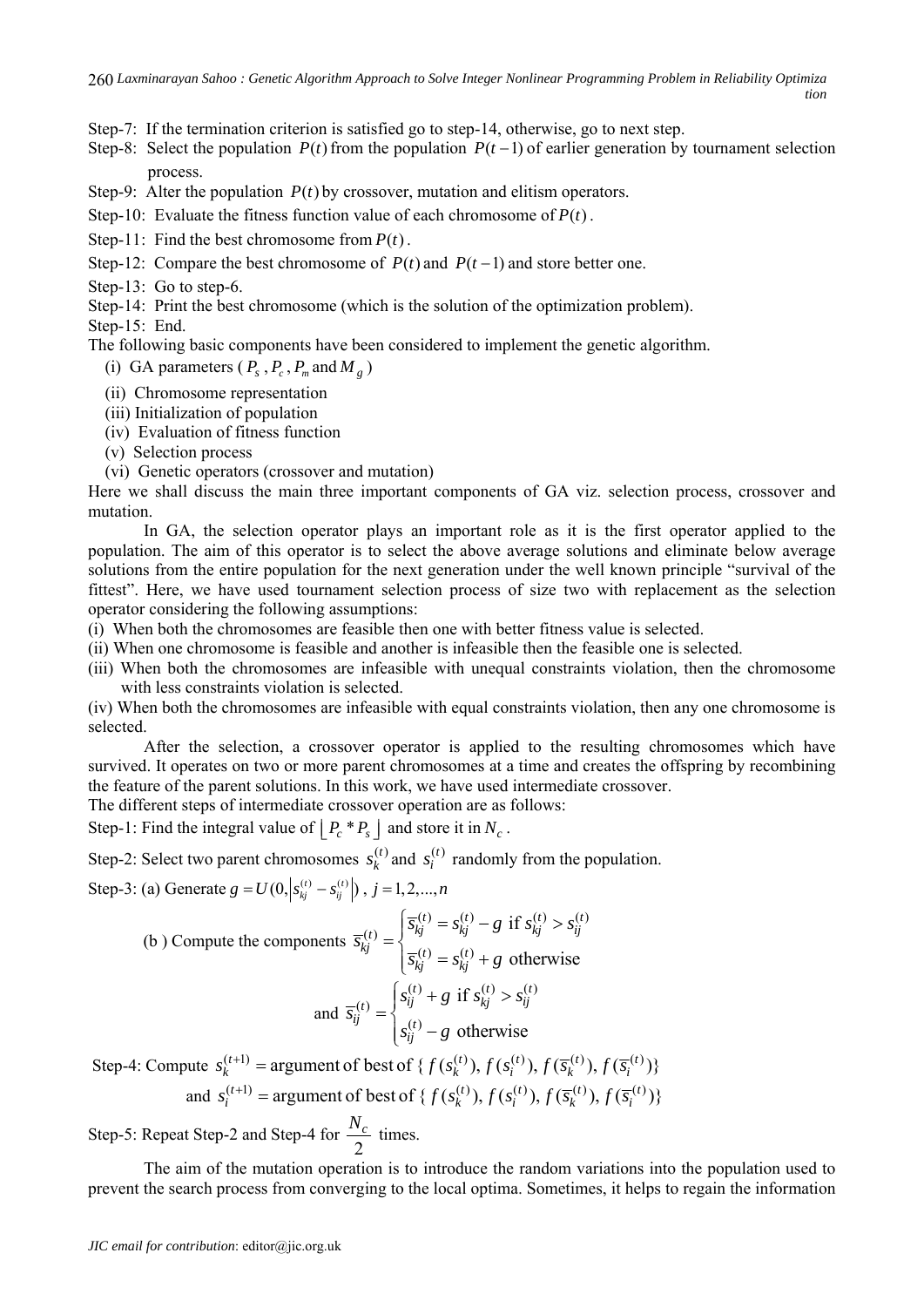lost in earlier generations and responsible for fine tuning of the system. This operator is applied to a single chromosome only. In this work we have used one-neighbourhood mutation [14].

The different steps of mutations operations are as follows:

Step-1: Find the integral value of  $[P_m * P_s]$  and store it in  $N_m$ .

Step-2: Select one parent chromosome  $s_i^{(t)}$  randomly from the population

Step-3: Select a gene  $s_{ik}^{(t)}$   $(k = 1, 2, ..., n)$  on chromosome  $s_i^{(t)}$  for mutation and domain of  $s_{ik}^{(t)}$  is  $[l_{ik}, u_{ik}]$ . Step-4: Generate  $r = U(0,1)$ 

Step-5: Create new gene  $s_{ik}^{(t)}$  ( $k = 1, 2, ..., n$ ) corresponding to the selected gene  $s_{ik}^{(t)}$  by mutation process as follows:

 $s_{ik}^{\prime(t)} = \begin{cases} s_{ik}^{(t)} + 1 & \text{if } s_{ik}^{(t)} = l_{ik} \\ s_{ik}^{(t)} - 1 & \text{if } s_{ik}^{(t)} = u_{ik} \\ s_{ik}^{(t)} + 1 & \text{if } r < 0.5 \end{cases}$  $s_n^{(t)}-1$  if  $r \ge 0.5$ 

Step-6: Compute  $s_i^{(t+1)}$  = argument of better of  $\{f(s_i^{(t)}), f(s_i^{(t)})\}$ Step-7: Repeat Step-2 to Step-6 for  $N<sub>m</sub>$  times.

## 7. Numerical example

In this section, we have considered the redundancy allocation problem for 4 stage series system. The mathematical formulation of this problem is as follows:

Maximize 
$$
[R_{SL}, R_{SR}] = \prod_{j=1}^{4} \left[ 1 - (1 - r_{jL})^{x_j}, 1 - (1 - r_{jR})^{x_j} \right]
$$
 (6)

subject to,  $1.5x_1 + 3.3x_2 + 3.2x_3 + 4.4x_4 \le 55$ 

$$
x_1 + 5x_2 + 7x_3 + 9x_4 \le 114.5
$$

$$
1 \le x_j \le 5
$$
,  $j = 1, 2, 3, 4$  and are integers.

All the values of the component reliabilities related to above problem are given in Table-1:

Table-1: Parameters of this example

| $r_{jL}$ | 0.72 | 0.75 | 0.70 | 0.81 |
|----------|------|------|------|------|
| $r_{jR}$ | 0.74 | 0.78 | 0.73 | 0.83 |

Then to solve this problem, we have used a real coded genetic algorithm (GA) for integer variables with tournament selection, intermediate crossover and one neighborhood mutation. To demonstrate the different steps like initialization, selection, crossover and mutation, the following GA parameters values have been considered.

Population size=10. Maximum number of generations=50. Probability of crossover=0.85. Probability of mutation=0.15.

Here the termination criterion is that the number of generations reaches maximum number of generations. Simulation results are displayed in Table 2-8.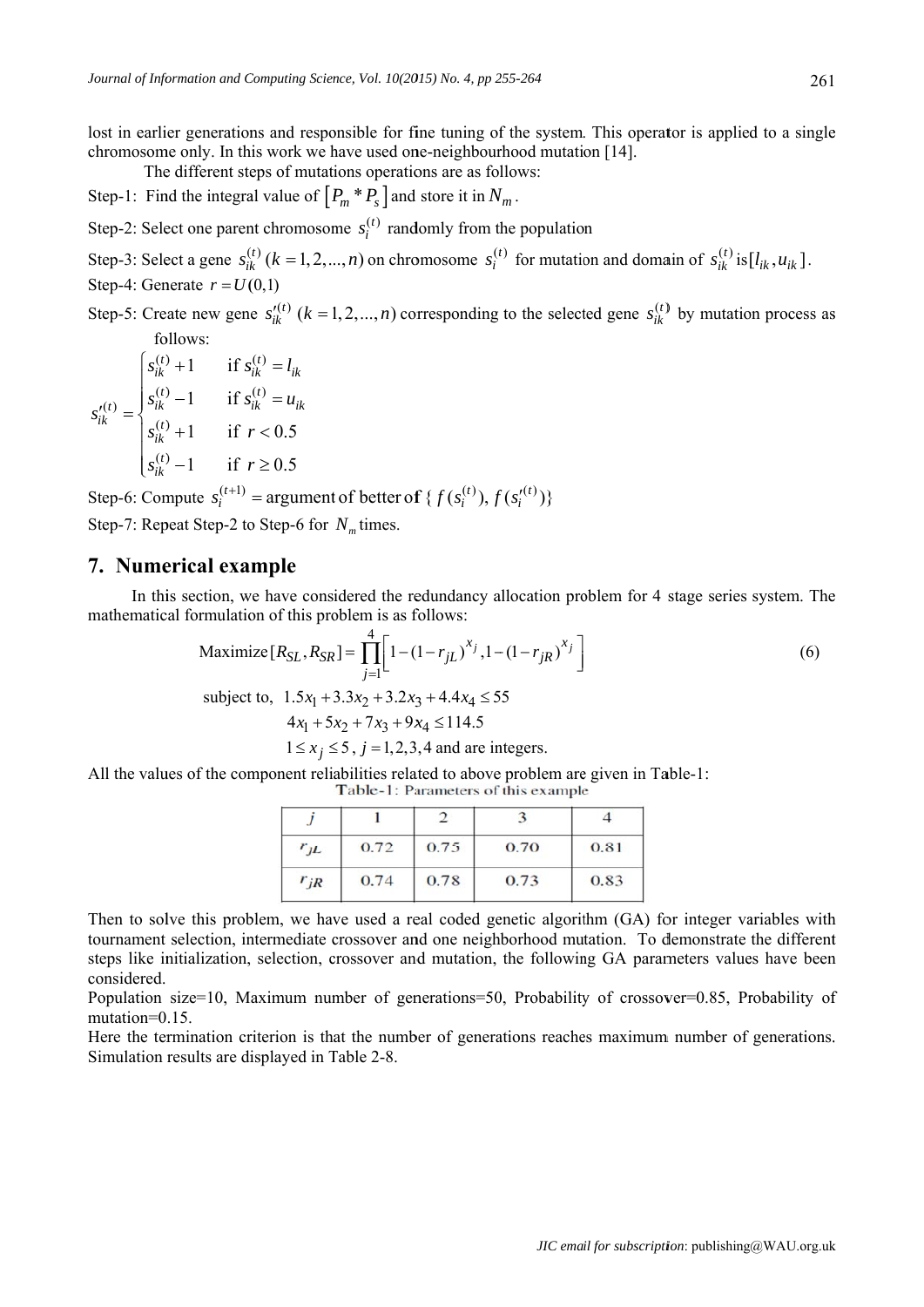262 Laxminarayan Sahoo: Genetic Algorithm Approach to Solve Integer Nonlinear Programming Problem in Reliability Optimiza tion

## Table-2: After Initialization

| Chromosome |                |       | Gene value      |                | Fitness value        | <b>Solution status</b> |
|------------|----------------|-------|-----------------|----------------|----------------------|------------------------|
| No.        | $x_1$          | $x_2$ | $\mathcal{X}_3$ | $x_4$          | $[R_{SL}, R_{SR}]$   |                        |
|            |                |       |                 |                | [0.401861, 0.443592] | <b>FS</b>              |
|            | 5              |       |                 |                | $[-999999 - 999999]$ | <b>NFS</b>             |
|            | ∍              |       |                 |                | [0.786045, 0.822473] | FS                     |
|            | $\overline{c}$ |       |                 | $\mathfrak{D}$ | [0.885306, 0.903688] | <b>FS</b>              |
|            | 2              |       |                 | $\rightarrow$  | [0.805223, 0.837480] | <b>FS</b>              |
| 6          | 4              |       |                 | $\mathcal{D}$  | [0.669928, 0.705300] | <b>FS</b>              |
|            |                |       |                 |                | [0.699703, 0.724958] | <b>FS</b>              |
|            |                |       |                 |                | [0.908418, 0.928947] | <b>FS</b>              |
| Q          |                |       |                 |                | [0.681504, 0.709942] | FS                     |
| 10         |                |       |                 |                | [0.673652, 0.716297] | FS                     |

## **GENERATION-I**

#### Table-3: After tournament selection

| Chromosome |       |               | Gene value |       | Fitness value        | Solution status |
|------------|-------|---------------|------------|-------|----------------------|-----------------|
| No.        | $x_1$ | $\mathcal{X}$ | $x_3$      | $x_4$ | $[R_{SL}, R_{SR}]$   |                 |
|            |       |               |            |       | [0.699703, 0.724958] | <b>FS</b>       |
|            |       |               |            |       | [0.673652, 0.716297] | <b>FS</b>       |
|            |       |               |            |       | [0.786045, 0.822473] | <b>FS</b>       |
|            |       |               |            |       | [0.699703, 0.724958] | <b>FS</b>       |
|            |       |               |            |       | [0.699703, 0.724958] | FS              |
|            |       |               |            |       | [0.885306, 0.903688] | <b>FS</b>       |
|            |       |               |            |       | [0.673652, 0.716297] | <b>FS</b>       |
|            |       |               |            |       | [0.805223, 0.837480] | <b>FS</b>       |
|            |       |               |            |       | [0.908418, 0.928947] | <b>FS</b>       |
| 10         |       |               |            |       | [0.885306, 0.903688] | <b>FS</b>       |

## Table-4: After crossover

| Chromosome |                |       | Gene value      |       | Fitness value        | Solution status |
|------------|----------------|-------|-----------------|-------|----------------------|-----------------|
| No.        | X <sub>1</sub> | $x_2$ | $\mathcal{X}_3$ | $x_4$ | $[R_{SL}, R_{SR}]$   |                 |
|            |                |       |                 |       | [0.699703, 0.724958] | FS              |
|            |                |       |                 |       | [0.844489, 0.875066] | FS              |
|            |                |       |                 |       | [0.828674, 0.862464] | FS              |
|            |                |       |                 |       | [0.699703, 0.724958] | FS              |
|            |                |       |                 |       | [0.699703, 0.724958] | FS              |
|            |                |       |                 |       | [0.885306, 0.903688] | FS              |
|            |                |       |                 |       | [0.855885, 0.881819] | FS              |
|            |                |       |                 |       | [0.941422, 0.956110] | FS              |
|            |                |       |                 |       | [0.828674, 0.862464] | FS              |
| 10         |                |       |                 |       | [0.908418, 0.928947] | FS              |

| Chromosome |       |                             | Gene value |       | Fitness value        | Solution status |
|------------|-------|-----------------------------|------------|-------|----------------------|-----------------|
| No.        | $x_1$ | $\mathcal{X}_{\mathcal{D}}$ | $x_3$      | $x_4$ | $[R_{SL}, R_{SR}]$   |                 |
|            |       |                             |            |       | $[-999999 - 999999]$ | <b>NFS</b>      |
|            |       |                             |            |       | [0.844489, 0.875066] | FS              |
|            |       |                             |            |       | [0.828674, 0.862464] | FS              |
|            |       |                             |            |       | [0.699703, 0.724958] | FS              |
|            |       |                             |            |       | [0.885306, 0.903688] | FS              |
|            |       |                             |            |       | [0.855885, 0.881819] | FS              |
|            |       |                             |            |       | [0.941422, 0.956110] | FS              |
|            |       |                             |            |       | [0.828674, 0.862464] | FS              |
|            |       |                             |            |       | [0.908418, 0.928947] | FS              |
| 10         |       |                             |            |       | [0.941422, 0.956110] | FS              |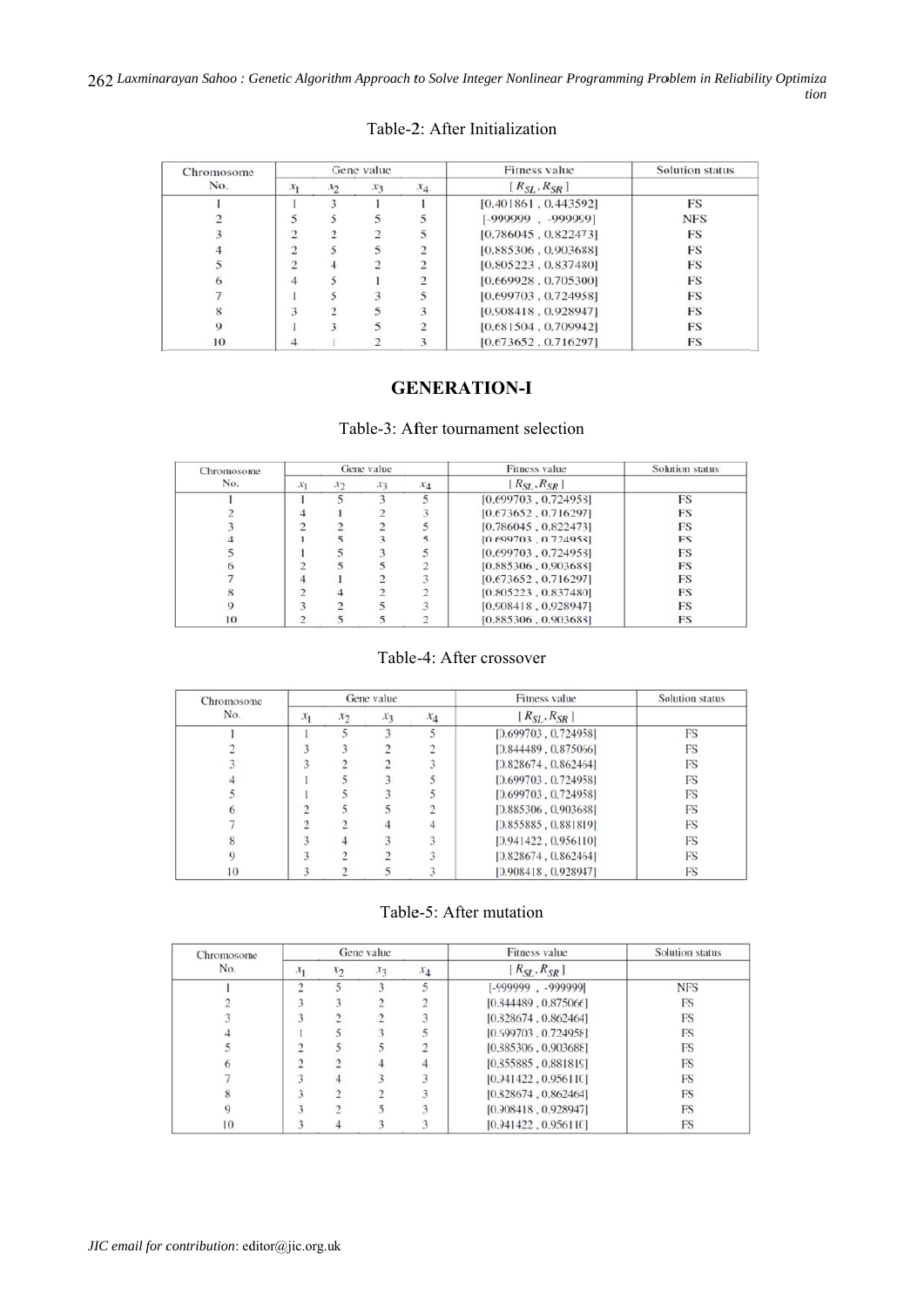## **GENERATION-II**

|  | Table-6: After tournament selection |  |
|--|-------------------------------------|--|
|  |                                     |  |

| Chromosome |                |               | Gene value |       | <b>Fitness</b> value | Solution status |
|------------|----------------|---------------|------------|-------|----------------------|-----------------|
| No.        | $x_1$          | $\mathcal{X}$ | $x_3$      | $x_4$ | $[R_{SL}, R_{SR}]$   |                 |
|            |                |               |            |       | [0.941422, 0.956110] | FS              |
|            |                |               |            |       | [0.908418, 0.928947] | FS              |
|            |                |               |            |       | [0.699703, 0.724958] | FS              |
|            |                |               |            |       | [0.828674, 0.862464] | FS              |
|            | $\overline{c}$ |               |            |       | [0.885306, 0.903688] | FS              |
|            |                |               |            |       | [0.855885, 0.881819] | FS              |
|            |                |               |            |       | [0.941422, 0.956110] | FS              |
|            |                |               |            |       | [0.828674, 0.862464] | FS              |
|            |                |               |            |       | [0.908418, 0.928947] | FS              |
| 10         |                |               |            |       | [0.855885, 0.881819] | FS              |

#### Table-7: After crossover

| Chromosome<br>No. |                    |               | Gene value      |       | <b>Fitness</b> value | Solution status |
|-------------------|--------------------|---------------|-----------------|-------|----------------------|-----------------|
|                   | $x_1$              | $\mathcal{X}$ | $\mathcal{X}$ 3 | $x_4$ | $[R_{SI}, R_{SR}]$   |                 |
|                   | $\mathbf{\hat{z}}$ |               |                 |       | [0.968033, 0.975692] | FS              |
|                   |                    |               |                 |       | [0.908418, 0.928947] | FS              |
|                   |                    |               |                 |       | [0.699703, 0.724958] | FS              |
|                   |                    |               |                 |       | [0.828674, 0.862464] | <b>FS</b>       |
|                   |                    |               |                 |       | [0.913703, 0.933063] | <b>FS</b>       |
|                   |                    |               |                 |       | [0.855885, 0.881819] | FS              |
|                   |                    |               |                 |       | [0.941422, 0.956110] | FS              |
|                   |                    |               |                 |       | [0.935551, 0.952036] | <b>FS</b>       |
|                   |                    |               |                 |       | [0.855989, 0.881646] | <b>FS</b>       |
| 10                |                    |               |                 |       | [0.893680, 0.913061] | FS              |

#### Table-8: After mutation

| Chromosome |                 |       | Gene value |       | Fitness value        | Solution status |
|------------|-----------------|-------|------------|-------|----------------------|-----------------|
| No.        | $\mathcal{X}_1$ | $x_2$ | $x_3$      | $x_4$ | $[R_{SL}, R_{SR}]$   |                 |
|            | 3               |       |            | 3     | [0.968033, 0.975692] | <b>FS</b>       |
|            | 3               |       |            |       | [0.908418, 0.928947] | FS              |
|            |                 |       |            |       | [-999999. -999999]   | <b>NFS</b>      |
|            |                 |       |            |       | [0.828674, 0.862464] | FS              |
|            | 3               |       |            |       | [0.913703, 0.933063] | <b>FS</b>       |
|            | $\mathcal{I}$   |       |            |       | [0.855885, 0.881819] | FS              |
|            | 3               |       |            |       | [0.941422, 0.956110] | <b>FS</b>       |
|            | 3               |       |            |       | [0.935551, 0.952036] | FS              |
| 9          | 2               |       |            |       | [0.855989, 0.881646] | <b>FS</b>       |
| 10         |                 |       |            |       | [0.893680, 0.913061] | FS              |

#### **Optimal solution:**

Finally, the optimal solution is  $x_1 = 5$ ,  $x_2 = 4$ ,  $x_3 = 5$ ,  $x_4 = 3$  with objective function value  $[0.985159, 0.990154]$ .

## 8. Conclusion

In this paper, we have proposed a GA based simulations approach for solving redundancy allocation problem. The reliability of a component in a system might be imprecise valued rather than precise for several reasons. This impreciseness may be represented by many ways. In this paper, we have represented this by interval number. For handling the resource constraints, the corresponding problem has been converted into unconstrained optimization problem with the help of Big-M penalty technique. Therefore, the transformed